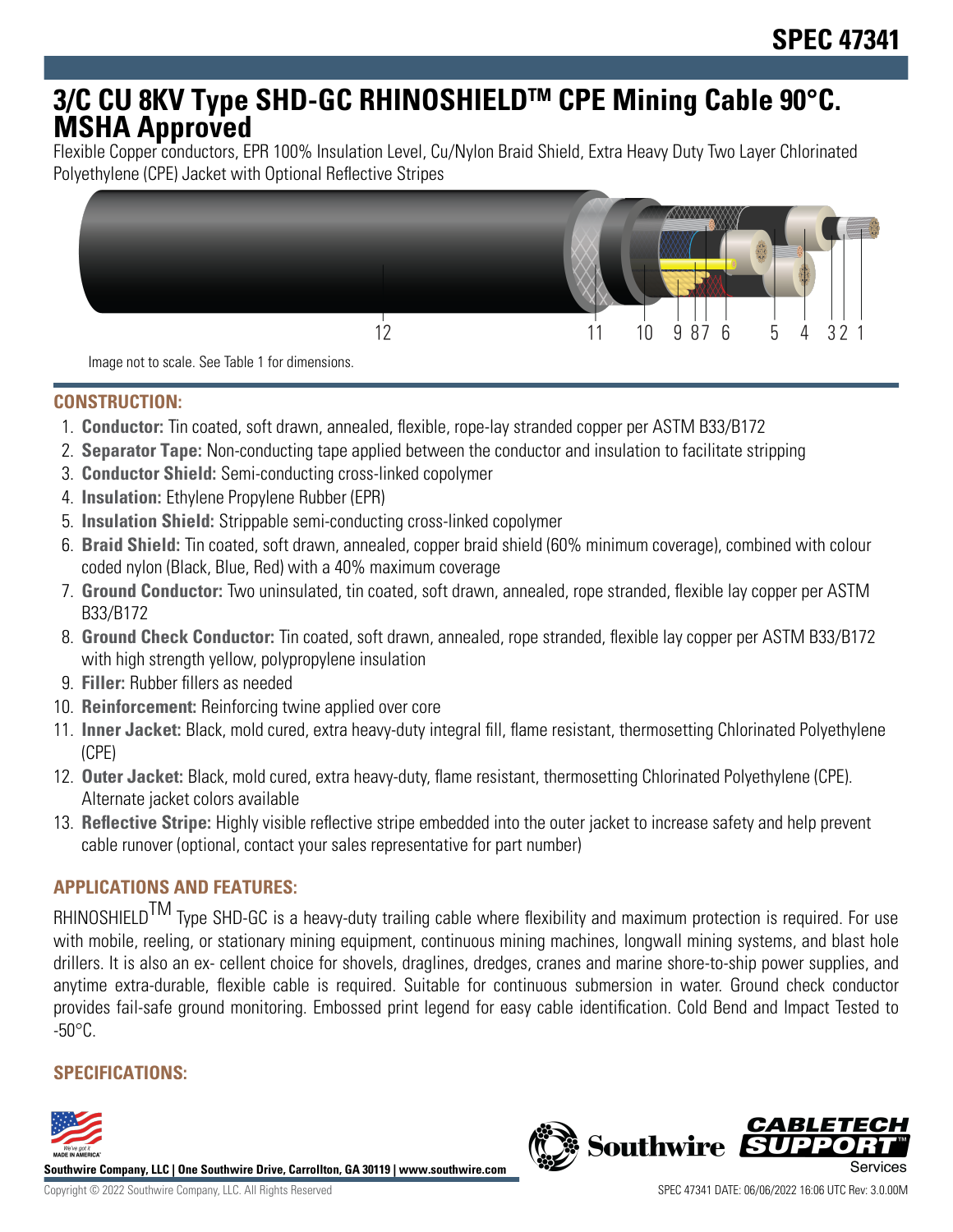- ASTM B33 Standard Specification for Tin-Coated Soft or Annealed Copper Wire
- ASTM B172 Standard Specification for Rope-Lay-Stranded Copper Conductors Having Bunch-Stranded Copper Conductors
- ICEA S-75-381 Portable and Power Feeder Cables for Use in Mines
- CSA Listed File # LL65300 FT1, FT4, FT5 CSA C22.2, No. 96 Portable Power Cables
- MSHA listed: passes MSHA flame test
- Meets or exceeds ICEA requirements as applicable for ICEA S-75-381/NEMA WC 58, ASTM B-3

### **SAMPLE PRINT LEGEND:**

SOUTHWIRE (R) RHINO<sup>TM</sup> BRAND CABLE # AWG CU 3/C EPR TYPE SHD-GC 8000V -50°C 90°C P-07-KA140005 MSHA

#### **Table 1 – Weights and Measurements**

| <b>Stock</b><br><b>Number</b> | Cond.<br><b>Size</b> | Cond.<br>Number | Cond.<br><b>Strands</b> | Diameter<br>Over<br>Conductor | Insul.<br><b>Thickness</b> | Diameter<br>Over<br>Insulation | <b>Size</b>    | Ground Ground<br><b>Strands</b> | Ground<br><b>Check</b><br>Size | Ground<br>Check<br><b>Strands</b> | Ground<br>Check<br>Insulation<br>Thickness | Jacket<br><b>Thickness</b> | Approx.<br>OD | Approx.<br>Weight |
|-------------------------------|----------------------|-----------------|-------------------------|-------------------------------|----------------------------|--------------------------------|----------------|---------------------------------|--------------------------------|-----------------------------------|--------------------------------------------|----------------------------|---------------|-------------------|
|                               | AWG/<br>Kcmil        | No.             | No.                     | inch                          | mil                        | inch                           | <b>AWG</b>     | No.                             | <b>AWG</b>                     | No.                               | mil                                        | mil                        | inch          | lb/1000ft         |
| TBA                           | 4                    | 3               | 259                     | 0.256                         | 150                        | 0.622                          | 8              | 168                             | 8                              | 168                               | 45                                         | 205                        | 1.94          | 2270              |
| TBA                           | 3                    | 3               | 259                     | 0.285                         | 150                        | 0.651                          | 7              | 49                              | 8                              | 168                               | 45                                         | 205                        | 2.02          | 2530              |
| <b>TBA</b>                    | $\overline{2}$       | 3               | 308                     | 0.32                          | 150                        | 0.588                          | 6              | 133                             | 8                              | 168                               | 60                                         | 120                        | 2.12          | 2860              |
| 647533^                       | $\overline{2}$       | 3               | 308                     | 0.338                         | 150                        | 0.668                          | 6              | 133                             | 6                              | 133                               | 60                                         | 220                        | 2.09          | 2484              |
| <b>TBA</b>                    | 1                    | 3               | 385                     | 0.355                         | 150                        | 0.721                          | 5              | 133                             | 8                              | 168                               | 45                                         | 220                        | 2.21          | 3230              |
| 672495^^                      | 1/0                  | 3               | 273                     | 0.385                         | 150                        | 0.728                          | 4              | 259                             | 8                              | 168                               | 60                                         | 220                        | 2.29          | 3492              |
| <b>TBA</b>                    | 1/0                  | 3               | 273                     | 0.385                         | 150                        | 0.751                          | 4              | 259                             | 8                              | 168                               | 45                                         | 220                        | 2.32          | 3720              |
| 584837                        | 2/0                  | 3               | 324                     | 0.42                          | 150                        | 0.768                          | 3              | 259                             | 8                              | 168                               | 60                                         | 235                        | 2.46          | 4353              |
| TBA                           | 3/0                  | 3               | 418                     | 0.506                         | 150                        | 0.872                          | $\overline{2}$ | 308                             | 8                              | 168                               | 45                                         | 250                        | 2.62          | 5050              |
| 593106                        | 4/0                  | 3               | 532                     | 0.577                         | 150                        | 0.92                           |                | 385                             | 8                              | 168                               | 60                                         | 250                        | 2.72          | 5236              |
| 679452*                       | 4/0                  | 3               | 532                     | 0.577                         | 150                        | 0.929                          | $\mathbf{1}$   | 385                             | 8                              | 168                               | 45                                         | 150                        | 2.75          | 4877              |
| TBA                           | 250                  | 3               | 608                     | 0.61                          | 150                        | 0.976                          | 1/0            | 273                             | 6                              | 133                               | 60                                         | 250                        | 2.89          | 6710              |
| 678418*                       | 350                  | 3               | 855                     | 0.72                          | 150                        | 1.072                          | 2/0            | 324                             | 6                              | 133                               | 60                                         | 150                        | 3.175         | 7740              |
| TBA                           | 300                  | 3               | 735                     | 0.737                         | 150                        | 1.103                          | 1/0            | 273                             | 6                              | 133                               | 60                                         | 265                        | 3.04          | 7410              |
| 679502*                       | 500                  | 3               | 1221                    | 0.9                           | 150                        | 1.248                          | 4/0            | 532                             | 6                              | 133                               | 60                                         | 160                        | 3.56          | 9100              |

All dimensions are nominal and subject to normal manufacturing tolerances

◊ Cable marked with this symbol is a standard stock item

\* Yellow Overall Jacket

^ Black with stripe

^^ Orange Jacket



**Southwire Company, LLC | One Southwire Drive, Carrollton, GA 30119 | www.southwire.com**